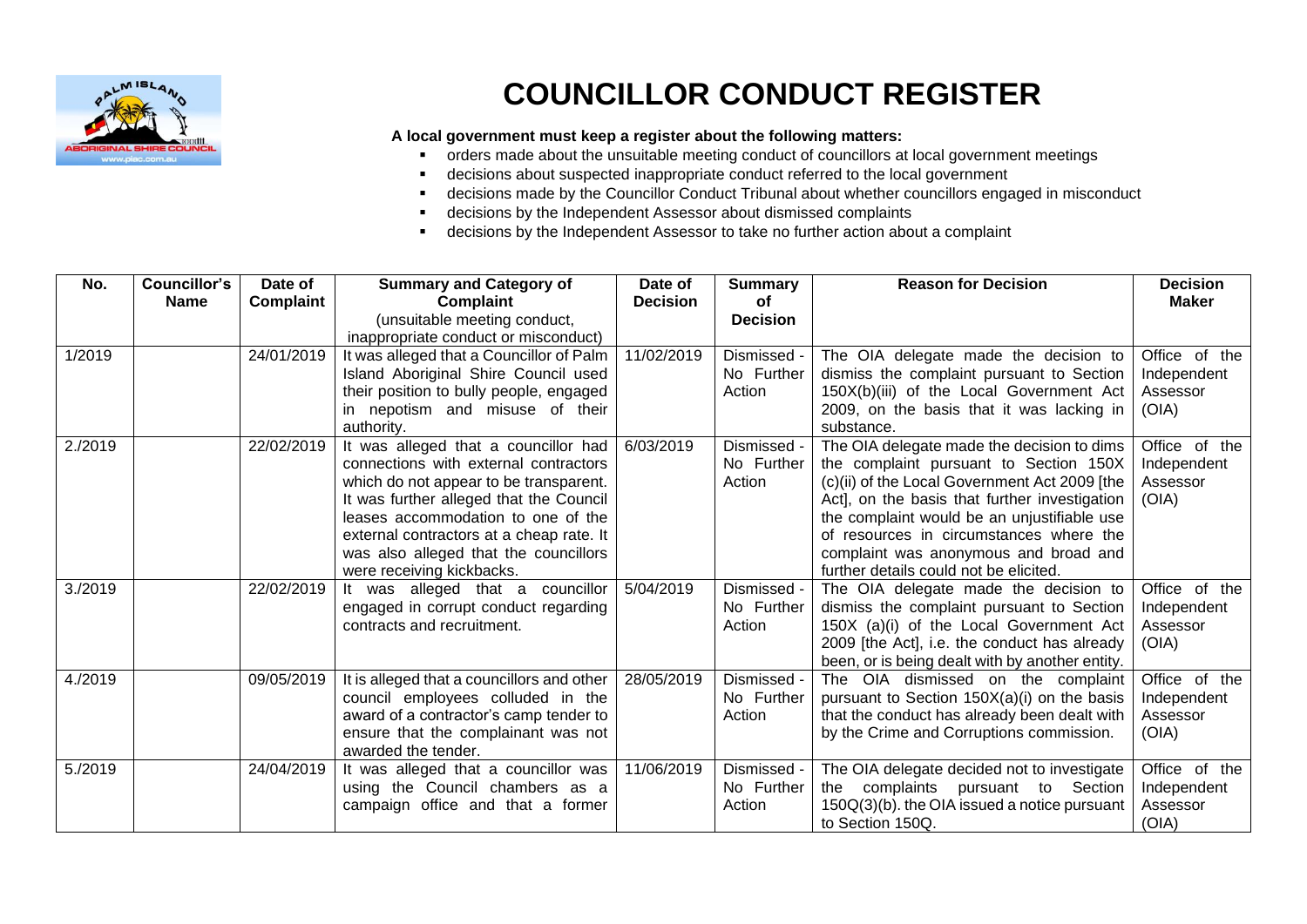|         |            | Councillor gained funding from the<br>Land Trust for a private enterprise.<br>It was alleged that a councillor<br>convinced a council employee to give<br>Council funds to a friend<br>It was alleged that there are various<br>conflicts of interest amongst Council<br>employees.<br>It was alleged that Councillors share<br>confidential information to developers<br>and have inside information in relation<br>to business providing financial support<br>to community groups. |            |                                     | Requesting further specific information due<br>to the broad and non-specific nature of the<br>original complaint. The response was<br>similarly broad and non-specific.<br>No further action was taken on the basis that<br>the complaints did not include sufficient<br>information to properly assess whether the<br>subject councillors had engaged<br>- in<br>appropriate conduct or misconduct.                                                         |                                                   |
|---------|------------|--------------------------------------------------------------------------------------------------------------------------------------------------------------------------------------------------------------------------------------------------------------------------------------------------------------------------------------------------------------------------------------------------------------------------------------------------------------------------------------|------------|-------------------------------------|--------------------------------------------------------------------------------------------------------------------------------------------------------------------------------------------------------------------------------------------------------------------------------------------------------------------------------------------------------------------------------------------------------------------------------------------------------------|---------------------------------------------------|
| 6./2019 | 3/06/2019  | was alleged that councillors<br>It i<br>appointed family members, and/or<br>people they were connected with, to<br>senior office management positions<br>within Council. It was alleged that the<br>staff appointed did not hold the<br>relevant qualifications to be appointed<br>those positions.                                                                                                                                                                                  | 18/06/2019 | Dismissed -<br>No Further<br>Action | The OIA dismissed the complaint pursuant to<br>section 150X(a)(ii) on the basis that it did not<br>give rise to a reasonable suspicion of<br>inappropriate conduct or misconduct by the<br>councillors due to a lack of further<br>particulars.                                                                                                                                                                                                              | Office of the<br>Independent<br>Assessor<br>(OIA) |
| 7./2019 | 9/05/2019  | It is alleged that a councillor bullied<br>harassed and vilified a former<br>employee of the council and used a<br>council staff member to make a<br>complaint about the former employee<br>of their current employer.                                                                                                                                                                                                                                                               | 1/07/2019  | Dismissed -<br>No Further<br>Action | The OIA delegate dismissed the matter<br>pursuant to S150X(a)(ii) as the conduct<br>complained of does not constitute<br>inappropriate conduct or misconduct.<br>Insufficient detail was given to particularise<br>the complaint and the conduct complained of<br>occurred at a time before the council had<br>adopted a Councillors Code of Conduct as<br>such there were no councillor conduct<br>standards to hold councillors accountable.               | Office of the<br>Independent<br>Assessor<br>(OIA) |
| 8./2019 | 23/05/2019 | It is alleged that the Palm Island<br>Aboriginal Shire Council does not<br>display contracts over \$200,000 on the<br>Council's website                                                                                                                                                                                                                                                                                                                                              | 06/06/2019 | Dismissed -<br>No Further<br>Action | The OIA dismissed the complaint pursuant to<br>Section 150X(a)(ii) on the basis that the<br>conduct did not constitute inappropriate<br>conduct or misconduct by a councillor. The<br>complaint related to a council administrative<br>issue and did not raise a reasonable<br>suspicion of inappropriate conduct or<br>misconduct of a specific councillor. The OIA<br>did however share this information with the<br>Department of Local Government Racing | Office of the<br>Independent<br>Assessor<br>(OIA) |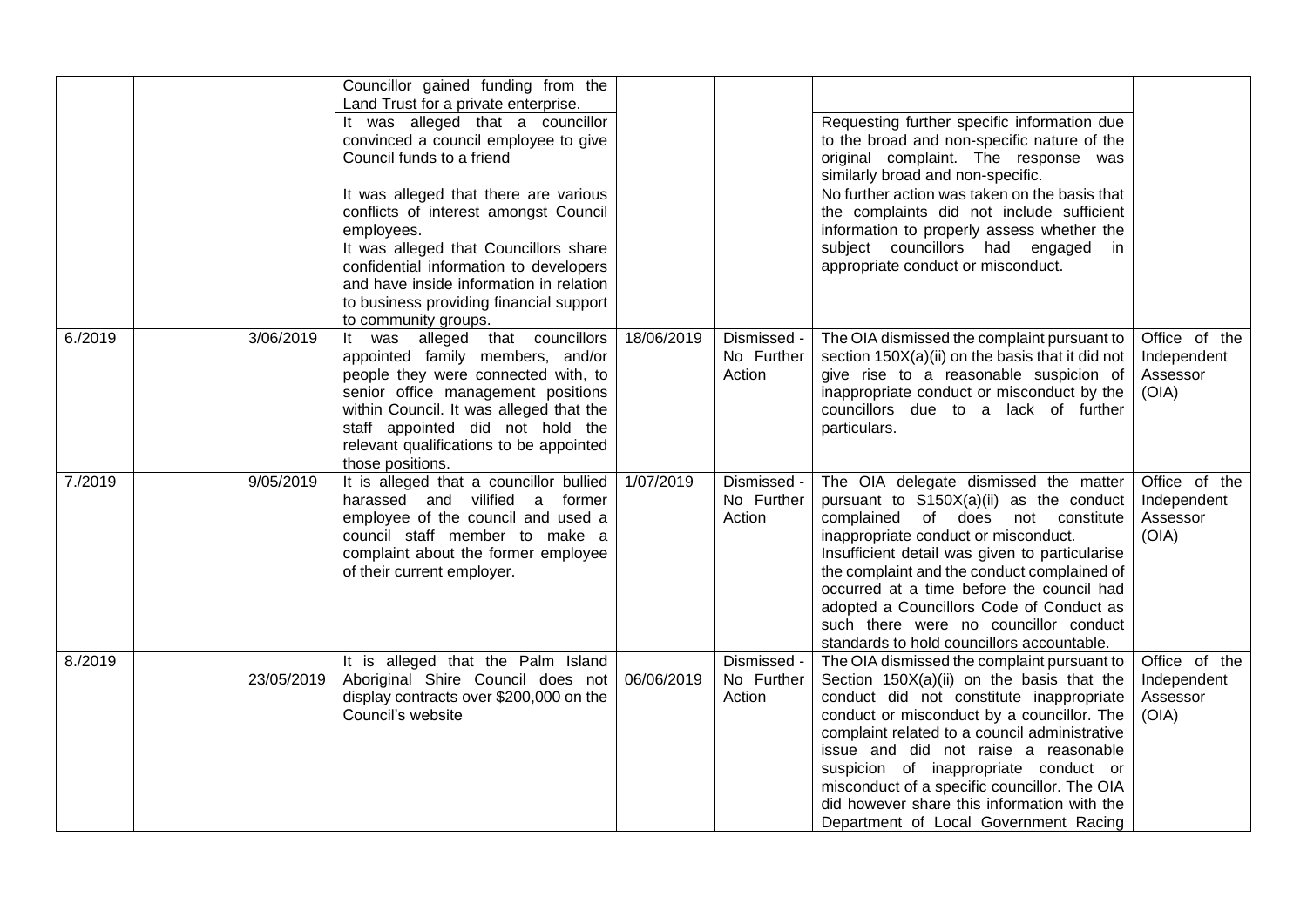| 9./2019  | 7/07/2019  | It was alleged that a councillor had                                                                                                                                                                          | 19/07/2019 | Dismissed -                         | and Multicultural Affairs and the CEO of the<br>Palm Island Aboriginal Shire Council to<br>address compliance with regulations.<br>The OIA delegate made the decision to                                                                                                                                                                                                                                                                                                                                                                                                                                                                                                                                                                                                                                                                                                                                                                                                                                                                                  | Office of the                                     |
|----------|------------|---------------------------------------------------------------------------------------------------------------------------------------------------------------------------------------------------------------|------------|-------------------------------------|-----------------------------------------------------------------------------------------------------------------------------------------------------------------------------------------------------------------------------------------------------------------------------------------------------------------------------------------------------------------------------------------------------------------------------------------------------------------------------------------------------------------------------------------------------------------------------------------------------------------------------------------------------------------------------------------------------------------------------------------------------------------------------------------------------------------------------------------------------------------------------------------------------------------------------------------------------------------------------------------------------------------------------------------------------------|---------------------------------------------------|
|          |            | political immunity and was involved in<br>corrupt conduct breaching Section 15<br>of the Crime and Corruption Act 2001.<br>It was alleged that the allegations of<br>corrupt conduct involved the councillor. |            | No Further<br>Action                | dismiss this complaint pursuant to section<br>150X (b)(ii) on the basis that the complaint<br>was not made in good faith. The complainant<br>had previously lodged the same complaint<br>with both the OIA and the CCC and both<br>complaints had previously been dismissed.                                                                                                                                                                                                                                                                                                                                                                                                                                                                                                                                                                                                                                                                                                                                                                              | Independent<br>Assessor<br>(OIA)                  |
| 10./2019 | 10/05/2019 | It was alleged that a councillor received<br>sitting fees to attend Land Trust<br>meetings in contravention of legal<br>advice;                                                                               | 27/08/2019 | Dismissed -<br>No Further<br>Action | The OIA delegate made the decision to<br>dismiss pursuant to section 150X (a) (i) and<br>(ii) on the basis that the conduct has already<br>been, or is being, dealt with by another<br>entity, and/or the conduct does not constitute<br>inappropriate conduct or misconduct.                                                                                                                                                                                                                                                                                                                                                                                                                                                                                                                                                                                                                                                                                                                                                                             | Office of the<br>Independent<br>Assessor<br>(OIA) |
| 11./2019 | 16/12/2018 | It was alleged that a councillor<br>awarded a council contract to a close<br>friend without going through the<br>necessary tender process                                                                     | 17/12/2019 | Dismissed-<br>No Further<br>Action  | The OIA decided to dismiss the complaint<br>pursuant to section 150X (a) (ii) of the Local<br>Government Act 2009 in that the conduct<br>does not constitute inappropriate conduct or<br>misconduct as defined by the Act. Following<br>an investigation by the OIA the contract<br>concerned was awarded to a local company<br>after being raised at a council ordinary<br>meeting and voted on by council.<br>Council considered whether the contract<br>should go out to the local community for an<br>Expression of Interest. The view of council<br>was that the applicant had the specific<br>knowledge needed and was best resourced<br>to execute the contract.<br>There was no information to suggest the<br>councillor had anything more than a<br>professional relationship or a relationship<br>based on friendships with other family<br>members. On that basis it was considered<br>the councillor had no personal interest in the<br>matter to the extent it would affect their ability<br>to deal with the matter in the public interest. | Office of the<br>Independent<br>Assessor<br>(OIA) |
| 12./2019 | 26/06/2019 | It was alleged that a Councillor used<br>their power and position to obtain                                                                                                                                   | 11/02/2020 | Dismissed-<br>No further            | The OIA dismissed this matter pursuant to<br>section 150X (a)(ii) of the Local Government                                                                                                                                                                                                                                                                                                                                                                                                                                                                                                                                                                                                                                                                                                                                                                                                                                                                                                                                                                 | Office of the<br>Independent                      |
|          |            | federal money to benefit a resident for<br>the purchase of a business asset. It is                                                                                                                            |            | Action                              | Act 2009, that the conduct did not raise a<br>reasonable suspicion of inappropriate                                                                                                                                                                                                                                                                                                                                                                                                                                                                                                                                                                                                                                                                                                                                                                                                                                                                                                                                                                       | Assessor<br>(OIA)                                 |